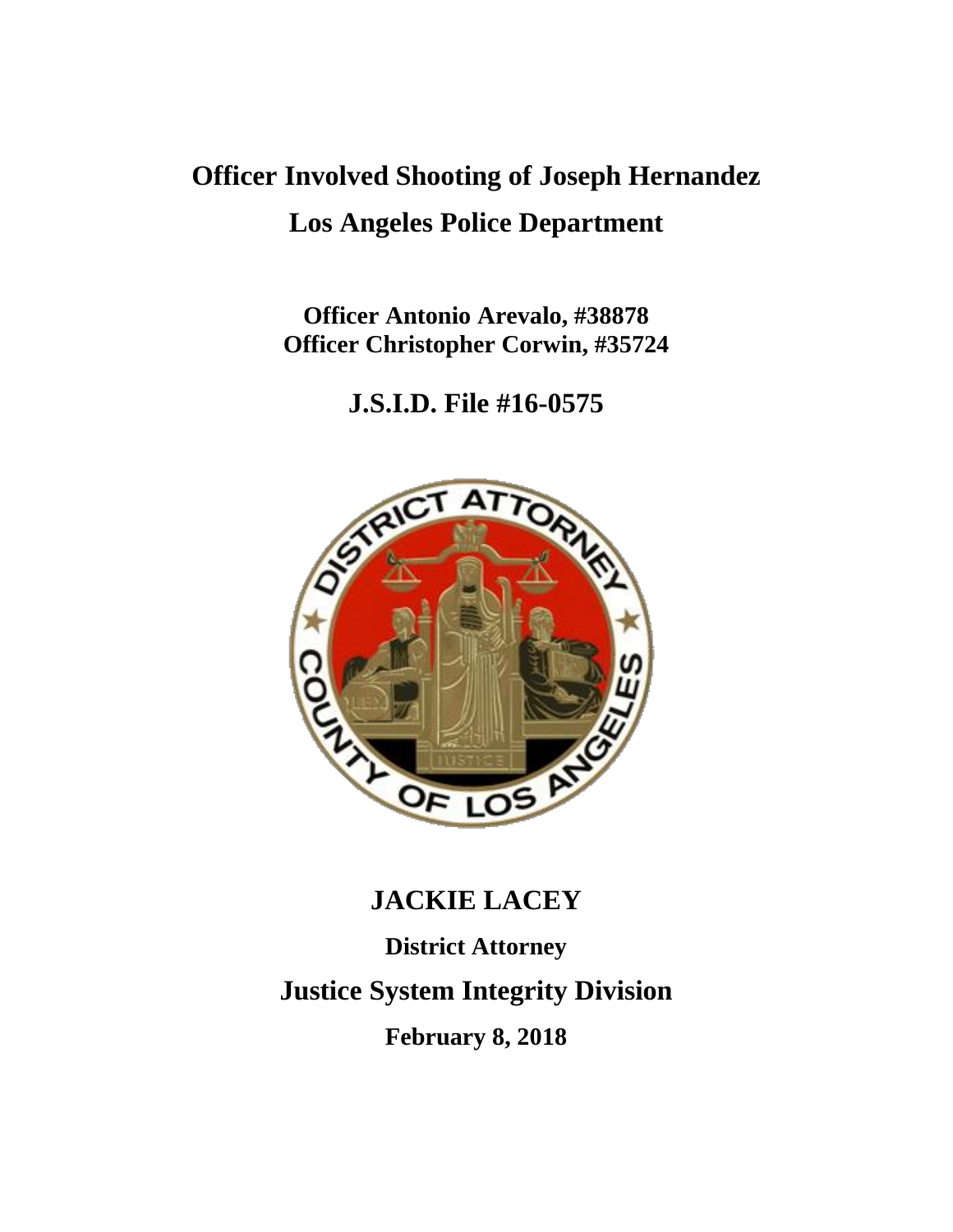#### **MEMORANDUM**

| TO:             | <b>COMMANDER ROBERT A. LOPEZ</b><br>Los Angeles Police Department<br>Force Investigation Division<br>100 West First Street, Suite 431<br>Los Angeles, California 90012 |
|-----------------|------------------------------------------------------------------------------------------------------------------------------------------------------------------------|
| FROM:           | <b>JUSTICE SYSTEM INTEGRITY DIVISION</b><br>Los Angeles County District Attorney's Office                                                                              |
| <b>SUBJECT:</b> | Officer Involved Shooting of Joseph Hernandez<br>J.S.I.D. File #16-0575<br>$F_{1}D_{2}F_{1}e_{4}F_{0}72-16$                                                            |
| DATE:           | February 8, 2018                                                                                                                                                       |

The Justice System Integrity Division of the Los Angeles County District Attorney's Office has completed its review of the November 7, 2016, non-fatal shooting of Joseph Hernandez by Los Angeles Police Department (LAPD) Officers Antonio Arevalo and Christopher Corwin. It is our conclusion that Officers Arevalo and Corwin used reasonable force in self-defense and defense of others.

The District Attorney's Command Center was notified of this shooting on November 7, 2016, at approximately 7:10 p.m. The District Attorney Response Team responded to the location. They were given a briefing and walk-through of the scene by LAPD Lieutenant Steven Lurie.

The following analysis is based on reports, recorded interviews and photographs submitted to this office by the LAPD's Force Investigation Division. The departmentally compelled statements of Officers Arevalo and Corwin were not considered in this analysis.

#### **FACTUAL ANALYSIS**

On November 7, 2016, LAPD Officers Arevalo and Corwin were assigned to the LAPD Rampart Division Vice detail along with Officers Angela Trimino and Daniel Guido. The four officers were assigned to patrol the Westlake District of Los Angeles in an unmarked, four-door, Chevrolet Colorado pickup truck and were specifically monitoring Ocean Liquor Store, located on the northeast corner of Alvarado Street and Eighth Street, as part of a nuisance abatement investigation. The officers were not wearing uniforms, instead, they wore tactical vests emblazoned with LAPD markings over their street clothes.

At approximately 4:53 p.m., Corwin was photographing several individuals sleeping on the sidewalk of Eighth Street outside of Ocean Liquor Store from the front passenger seat of the truck. After Corwin took the photographs, Arevalo, who was driving the truck, pulled onto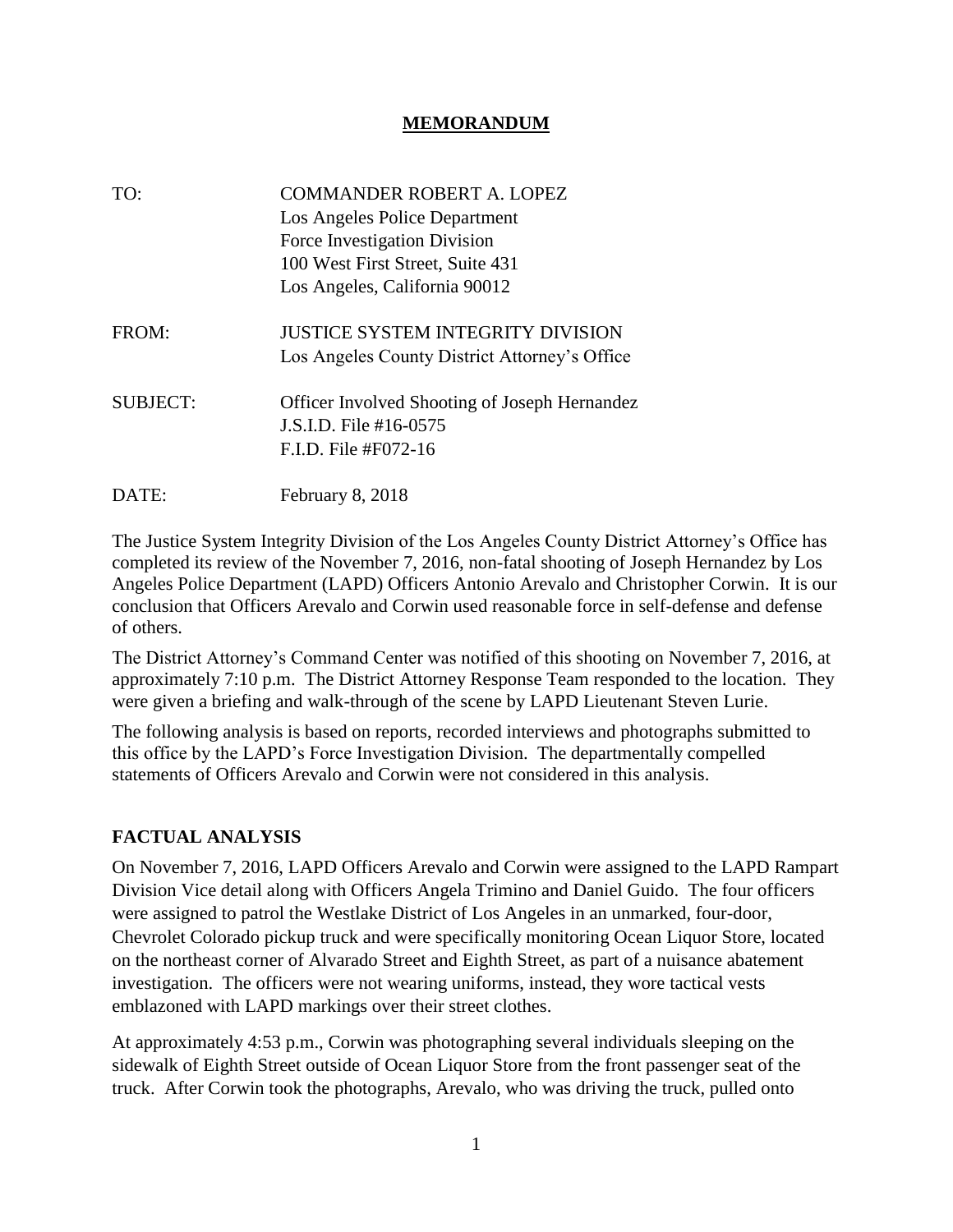Eighth Street headed west. As the truck entered the intersection of Eighth Street and Alvarado Street, Aldo Carrera was crossing Alvarado Street on foot. While he was crossing, Carrera stared at the officers in the unmarked pickup truck and started making gang signs in their direction with his hands. Trimino, who was seated in the rear seat of the truck behind the driver, saw Carrera gesturing and alerted the other officers to what she had seen. The officers briefly discussed Trimino's observations and decided to circle the block, locate Carrera, and watch to see what he was doing.

Arevalo drove around the block and was proceeding southbound on Alvarado Street when Trimino observed Carrera immediately next to their truck and said, "There he is; he's right there." Arevalo stopped the truck mid-block. As Arevalo stopped the truck, Corwin, Trimino, and Guido exited to contact Carrera, who was standing on the sidewalk to the passenger's side of the truck.

When Corwin exited the truck, he was about six feet from Carrera.<sup>1</sup> Corwin saw Carrera reaching for his waistband with his left hand while making gang signs with his right hand and yelling, "That's him!"<sup>2</sup> Corwin saw that Carrera was not armed and turned to his left to see at whom Carrera was yelling. When he did, Corwin saw Joseph Hernandez standing on the sidewalk immediately in front of the truck pointing a handgun at Arevalo, who was still seated in the driver's seat of the truck. Corwin started to draw his firearm when he heard a gunshot. He fired two times at Hernandez, who then ducked in front of the truck. Hernandez then stood and began running away from Corwin. While he was running away, Hernandez pointed his handgun in the officers' direction and Corwin fired one more round. After firing that round, Corwin saw Hernandez throw the gun on the sidewalk and continue running. Investigators confirmed that Corwin fired three rounds from his duty weapon.

As Trimino stepped out of the truck from the driver's side, she heard two gunshots. Unable to immediately determine who was shooting, Trimino looked toward Carrera, who was yelling, "Get them!" or "Take them out!" Carrera had his right hand at his waistband, but Trimino noted he was unarmed and still making gang signs in the officers' direction. Trimino heard a second volley of gunshots and turned her attention to Hernandez, who was standing immediately in front of the officers' truck, and whom she had not seen earlier. When she saw Hernandez, he was bending down at the waist, holding his right shoulder, and trying to put something into his waistband. She watched as he turned and ran southbound on Alvarado Street and threw a handgun onto the sidewalk.

Guido exited the truck from the passenger's side rear seat. He saw Carrera making gang signs and heard him yell, "Take him out! Take him out!" and then heard gunshots. He took cover behind the door, focused his attention on Carrera, and never saw Hernandez.

Arevalo's compelled statement to investigators was not reviewed and he did not testify about this incident. However, he did give a public safety statement immediately after the shooting and told

 $\overline{\phantom{a}}$ <sup>1</sup> While Corwin's statement to investigators was not reviewed, he testified at a preliminary hearing on March 20, 2017. That testimony forms the basis for the description of his observations.

<sup>2</sup> Corwin heard Carrera yelling, "That's him" or "That's them" but is uncertain about the precise words he used.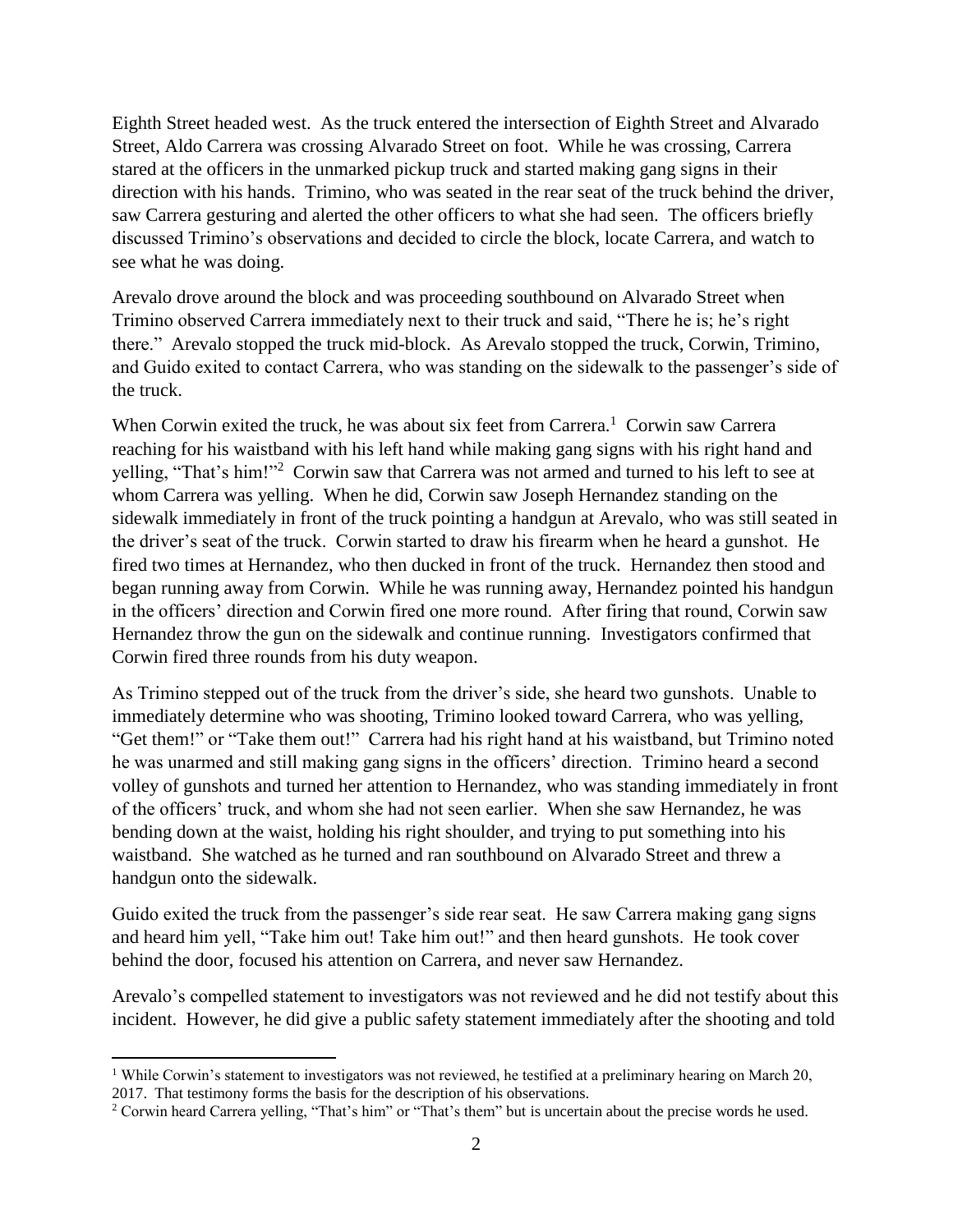his supervisor that he fired one round toward the front of the truck while seated in the driver's seat. The physical evidence at the scene is consistent with his statement.

A loaded, Smith and Wesson, .22 caliber pistol was located on the ground where Trimino and Corwin saw Hernandez throw the gun.



*Figure 1: Hernandez threw a pistol as he ran from the officers.*

 $\overline{a}$ 

Hernandez was struck one time on his right elbow. He ran to a nearby laundromat where two people secreted him in a bathroom and padlocked the door from the outside. Officers ultimately located him with the assistance of a police dog and placed him under arrest.

Hernandez was interviewed while in the hospital after he was arrested. He told detectives that an occupant of the truck shot at him through an open window and then he ran. After further questioning, he admitted to being in possession of a pistol when the pickup truck pulled up next to Carrera. He told investigators that he removed the gun from his waistband when the truck stopped: "I checked it and tried to load it. I cocked it back and then I squeezed. It didn't do nothing...it got stuck" and then the officers fired at him.<sup>3</sup> Hernandez admitted to being a "Crazy Riders" gang member.<sup>4</sup>

Carrera was arrested shortly after the incident. He claimed that the driver of the truck pointed a gun at him from within the truck as it came to a stop and he yelled, "They're going to shoot!" in response. Carrera told officers that he saw Hernandez point something at the truck but claimed he did not know exactly what happened because he was not wearing his glasses. Carrera admitted to being a "Wild Boys" gang member. He explained he was making gang signs toward

<sup>&</sup>lt;sup>3</sup> The pistol was loaded with seven live rounds. It was test fired and found to be operable; however, it is damaged in such a way that it did not cycle normally. It could not be determined whether Hernandez actually pulled the trigger and attempted to shoot at the officers.

<sup>&</sup>lt;sup>4</sup> Hernandez was convicted of attempted murder for his actions in case BA451649. He was sentenced to 11 years in state prison.